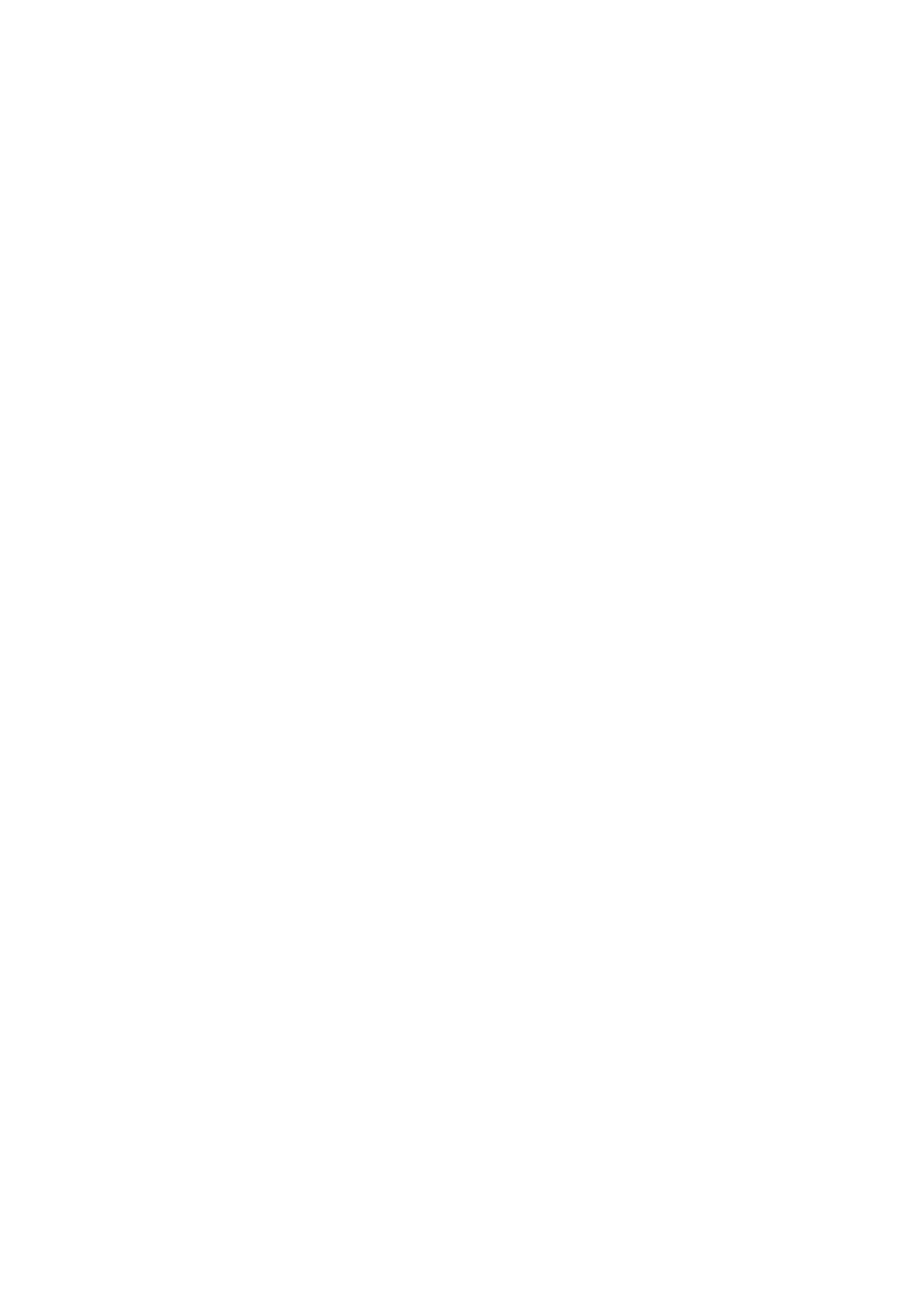# Jersey Independent Prison Monitoring Board (IPMB)

### Annual Report 2018

### **Contents**

| 2. Operations of the Independent Prison Monitoring Board (IPMB) 3 |  |
|-------------------------------------------------------------------|--|
|                                                                   |  |
|                                                                   |  |
|                                                                   |  |
|                                                                   |  |
|                                                                   |  |
|                                                                   |  |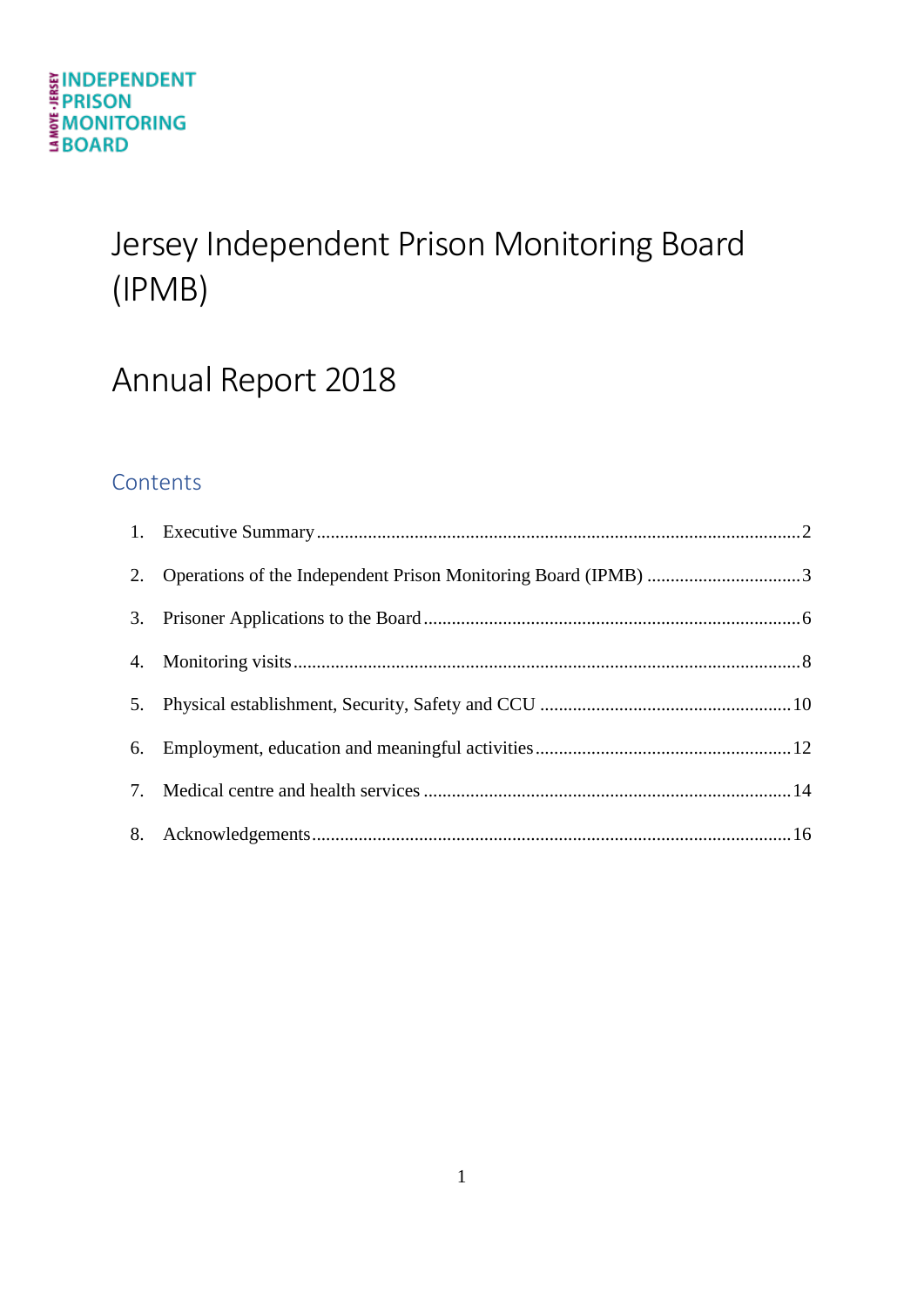#### <span id="page-3-0"></span>1. Executive Summary

- 1.1. This is the second annual report of the Independent Prison Monitoring Board (IPMB) since its establishment in April 2017 by the Prison (Independent Prison Monitoring Board) Regulations 2017 ("The Regulations"). Much of the IPMB's work this past year has been to consolidate the foundations laid in 2017 and to continue to build our working relationships with prisoners, prison staff and the senior management team of the States of Jersey Prison Service (SoJPS) who manage La Moye Prison ("La Moye").
- 1.2 There were changes in IPMB membership in 2018 reflecting the voluntary nature of the role. Nevertheless, all members have demonstrated commitment and effort in fulfilling their duties to monitor the treatment of prisoners at La Moye. Our activity has comfortably met, if not exceeded, the standards of the Regulations. We have been supported in our endeavours by the prison and kept regularly appraised of new initiatives by the recently appointed Governor, Mr Nick Cameron.
- 1.3 In summary, the IPMB has been consistently satisfied with the treatment received by prisoners at La Moye during 2018. The IPMB's observations as a whole are that prisoners are treated with respect and dignity by dedicated and competent staff within a safe, clean and constructive prison environment.
- 1.4 Regarding prisoner applications, the IPMB improved its methods of dealing with these and, in collaboration with La Moye's management team, contributed to the resolution of various issues raised by prisoners, notably with regards to matters of purposeful work or out of cell activity, the physical infrastructure for disabled prisoners and access to specialist medical provision. Some applications could not be resolved to the satisfaction of the prisoner, for example because they were outside the remit of the IPMB or prison policies must be applied.
- 1.5 We recognise that there are particular challenges for La Moye with its mixed population and small size however a culture of continuous development and focus on prisoner welfare and rehabilitation is evident to us.
- 1.6 Two areas which require particular mention, because of their importance to prisoner welfare, are access to clinical psychology services and equity of access to work and purposeful activity for particular groups, namely retired prisoners and the female population. We realise that the management of La Moye are working on these issues but within the inevitable constraints caused by the unusual demographics of this prison.
- 1.7 The IPMB's understanding of La Moye and the experiences of both prisoners and staff within this unique environment has grown and will continue to inform our efforts and development of best practice to confidently monitor the welfare of prisoners and prison conditions. In 2017 there was an inspection of La Moye by HM Inspector of Prisons who in 2018 published his report entitled "*The HM Inspectorate of Prisons Report on an announced inspection of La Moye Prison, Jersey 11 – 22 September 2017.*  We refer to this report as "*The HMIP 2017 Report*".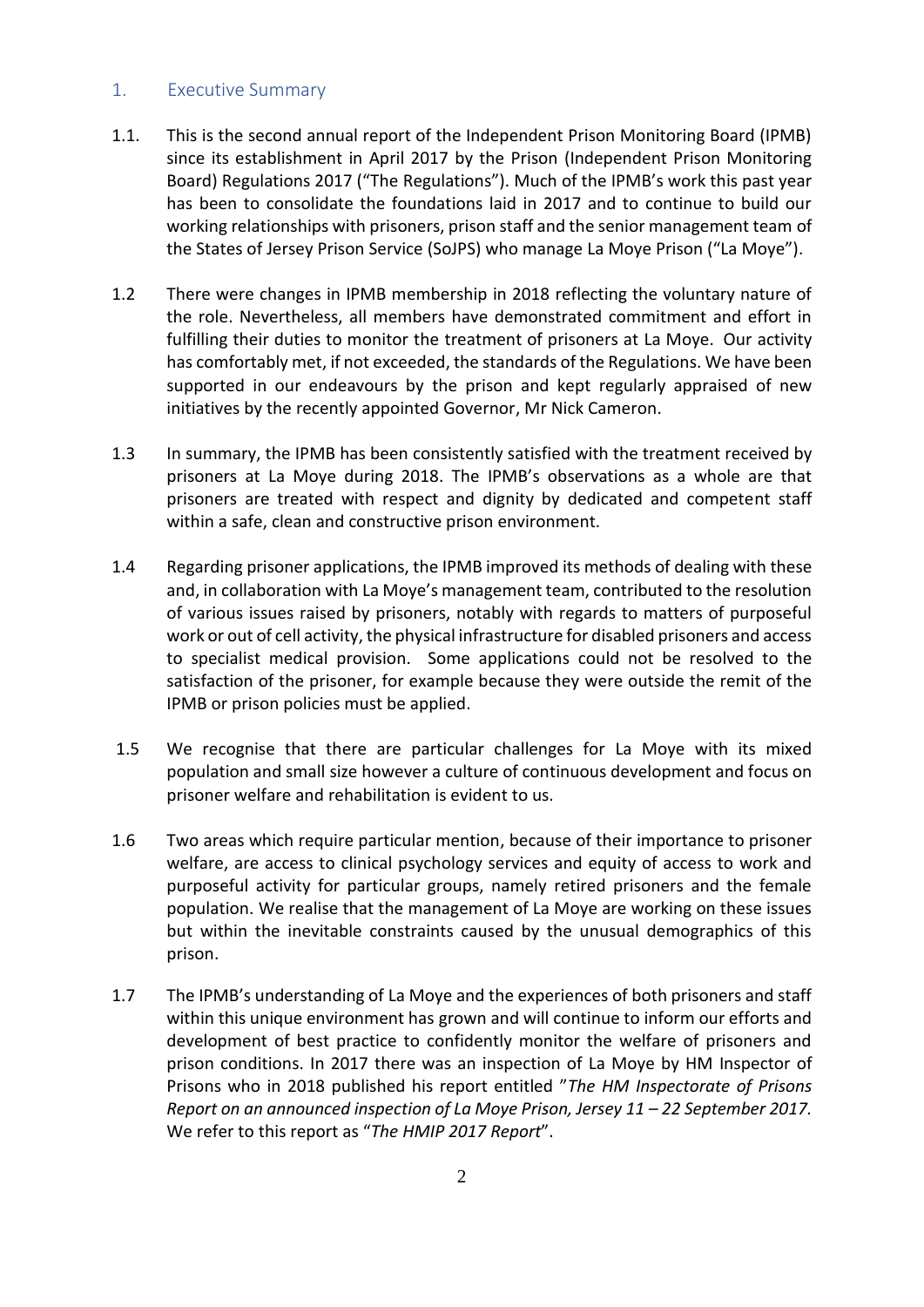#### <span id="page-4-0"></span>2. Operations of the Independent Prison Monitoring Board (IPMB)

- 2.1 The IPMB is comprised of independent, lay members of the public, and has responsibility solely for La Moye. Four new members joined the IPMB this year and, from the original membership, a new Chair and Deputy Chair were formally appointed. At the end of 2018, IPMB membership totalled seven members in line with the Regulations, namely:
	- Vivien Vibert, Chair
	- Laura Cardinal, Deputy Chair
	- Jessica Mulholland
	- Caroline Strachan
	- Andrea John
	- Graham Root
	- Jess Doyle

1

- 2.2 The IPMB intends to recruit again in 2019 to help ensure stability in view of the voluntary nature of this role as well as to promote a diverse membership in respect of age, ethnicity and gender. A board which reflects the local community would be best placed to fulfil its role and appropriate recruitment strategies will continue to be supported by the Directorate of Justice and Home Affairs.
- 2.3 The statutory background to the IPMB was outlined fully in our 2017 report. In brief, it replaced the former 'Prison Board of Visitors' in April 2017 and was established to enable Jersey to be 'OPCAT' compliant.<sup>1</sup> The provision of an independent monitoring body for those held in detention is one of several 'protective mechanisms' recommended by the United Nations and is designed to strengthen protection for those deprived of their liberty.
- 2.4 Regulation 2 specifies that the function of the IPMB is to satisfy itself as to the treatment and welfare of prisoners, the state of the premises and the administration of the prison. In 2017 its responsibility in respect of the 'administration of the prison' was clarified and amendment to the Regulations to reflect this would be beneficial. Regulation 7 clearly emphasises the IPMB's central function, namely that it must:
	- *'hear any complaint or request which a prisoner wishes to make*';
	- '*immediately inform the Minister of any abuse of a prisoner*'; and
	- '*attend to any report which it receives to the effect that the mind or body of a prisoner is likely to be injured by the conditions of his or her imprisonment*'.

<sup>&</sup>lt;sup>1</sup> OPCAT (Optional Protocol to the UN Convention against Torture and other Cruel, Inhumane or Degrading Treatment or Punishment)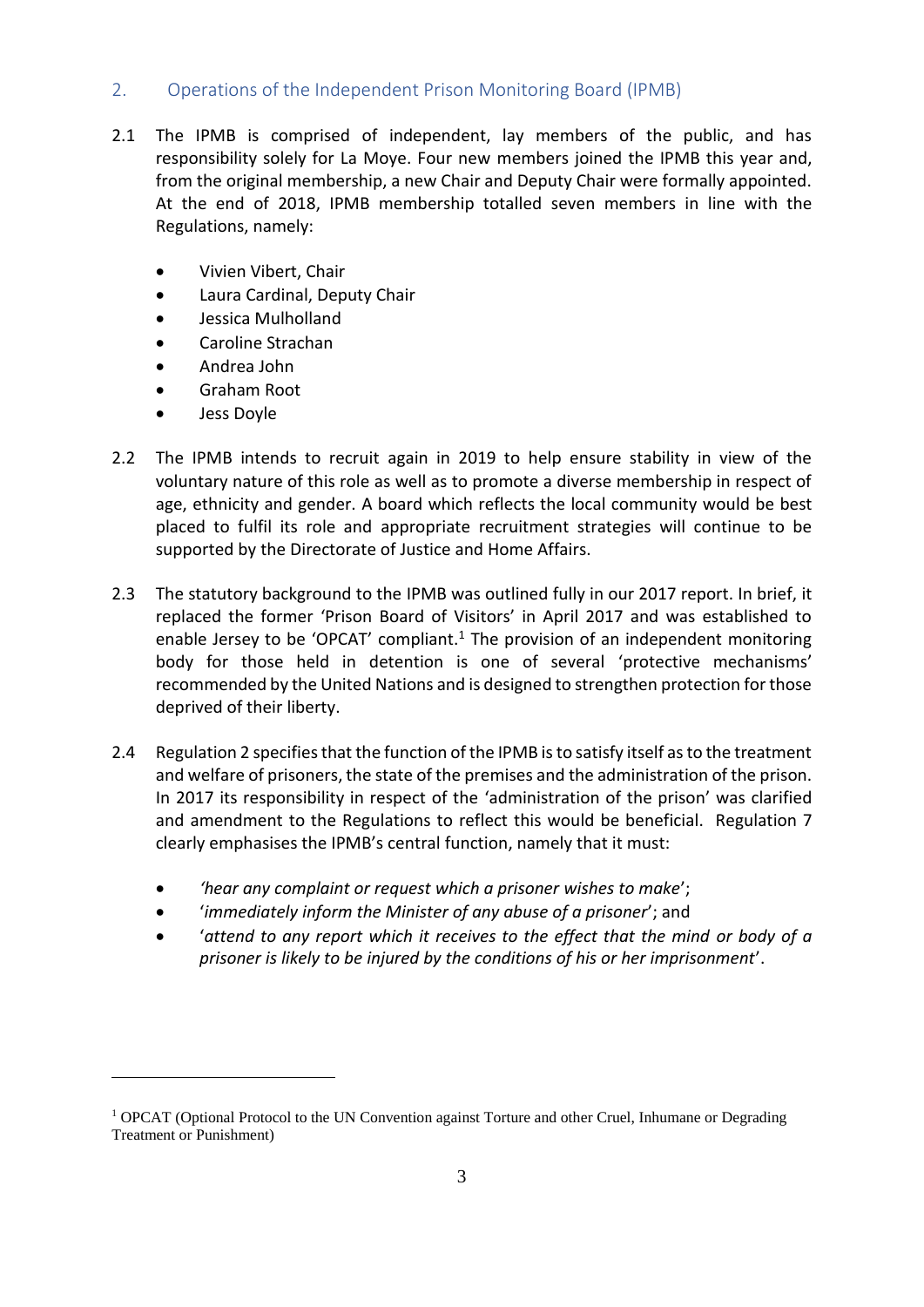- 2.5 There was significant change in the membership of the IPMB since its establishment in 2017 with a number of resignations in April 2018, including those of the original Chair and Deputy Chair. These were caused by a variety of issues, with some relating to personal commitments of individual members; however, it is fair to note that frustrations arose due to weak administrative support and the paucity of resources available to the newly formed board as a group of volunteers during this critical period.
- 2.6 Following the resignations of the Chair and Deputy, in April 2018, there was correspondence and discussion with the Community and Constitutional Affairs Department (CCA)<sup>2</sup> regarding the IPMB's operation and concerns of its members. For a period, the roles of Chair and Deputy Chair were undertaken on an acting basis, with formal appointments being made after an interview process in December.
- 2.7 Progress made in respect to administrative support and resources includes the provision of a dedicated office space in the prison which is equipped to allow IPMB members to process applications, complete visit reports and have private discussion in preparation for visits. This facility has been established gradually and some technical aspects are yet to be resolved so the office space is not used to its fullest extent; however, we are considerably better equipped than in 2017 and have more of the resources that would be provided as standard to monitoring boards in the UK.
- 2.8 Clerical support increased following the appointment of an administrator in August 2018. This person was independent of the prison, which is important in terms of avoiding any potential conflict of interest, but the IPMB was conscious that our administrative requirements sat alongside other priorities for this person who was split between various roles within the States. Nevertheless, this appointment was a muchneeded move forward.
- 2.9 A key resource has been the development of a secure on-line message facility, accessible to the Governor and Deputy Governor as well as to all IPMB members, which allows for secure communication in respect to practicalities such as visiting arrangements and the exchange of documents. This was identified as a priority by the IPMB at the start of its operation and highlighted again in mid-2018 in view of GDPR requirements and associated legislation.
- 2.10 Working relationships with the newly appointed Minister and Assistant Minister for Home Affairs have continued to be built through meetings with the current Chair and Deputy as well as the Ministers' attendance at our December 2018 meeting. We have made proactive efforts in inviting prison staff to our monthly meetings to discuss their respective areas of interest and responsibilities within the prison and their time is greatly appreciated in this regard.

<u>.</u>

<sup>&</sup>lt;sup>2</sup> The CCA Department was superseded by the Directorate of Justice and Home Affairs during 2018.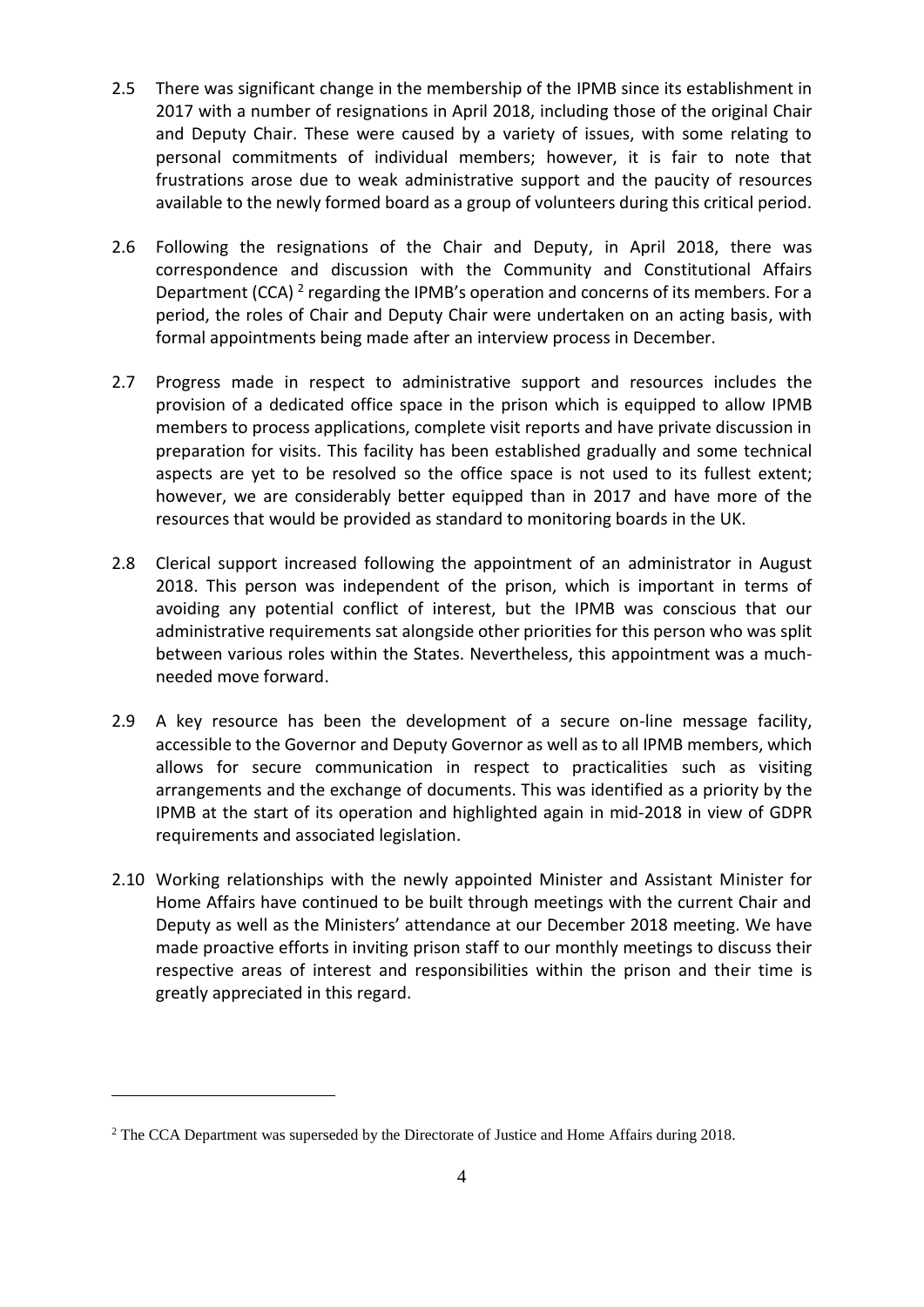- 2.11 There has been a consistent presence from the Governor or Deputy Governor at all monthly board meetings and prison reports have been made available to members prior to every meeting. With the appointment of a new Prison Governor in August 2018, there has been some degree of change for members to manage in respect of our working relationships alongside the appointment of new Ministers.
- 2.12 There have been proactive efforts from all sides to establish clear working agreements on the IPMB's remit and responsibilities as well as resources required from the prison. We intend to further strengthen our working relationship with the States of Jersey Prison Service, increasing both staff and prisoner awareness of our role and remit.

In addition to attending monthly meetings and making visits, members have sought to develop their knowledge and skills through:

- Becoming associate members of the Association of Members of Independent Monitoring Boards (AMIMB); this gives access to resources on the operation of prisons, prisoner welfare issues and IMBs in the UK.
- Visiting other prisons and building links with various IMBs; specifically, members have visited HMP Durham, Guernsey Prison, and HMP Buckley Hall.
- Attending a development event arranged by our appointed Policy Officer. A former prisoner told us about his experience and the Policy Officer furthered our knowledge of the criminal justice system in Jersey.
- The new Chair and Deputy Chair attending a 2-day course in November in the UK designed for those chairing IMBs.
- The development of a Guide for Members to aid induction and provide a quick 'go-to' reference for procedures on our main activities. This is a work in progress which will be enlarged in 2019 to support current and future members.
- Induction visits to the prison for all new members who completed at least two initial monitoring visits with a more experienced member.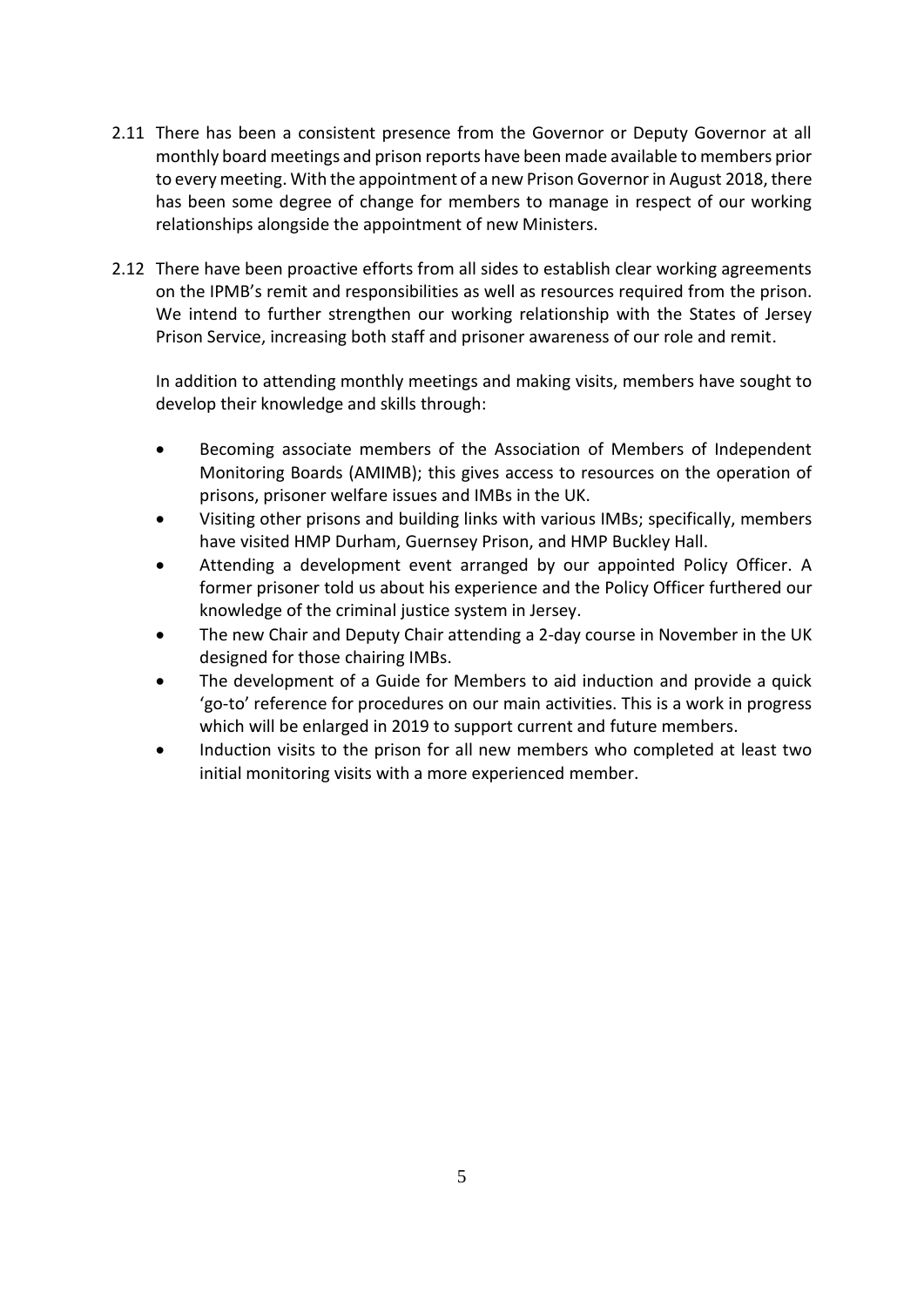#### <span id="page-7-0"></span>3. Prisoner Applications to the Board

- 3.1 The IPMB's function and role are advertised on wing noticeboards and on the IX system, by which prisoners access information on screen. Application forms to meet the IPMB are available to all prisoners on all wings. Completed forms are placed into a locked box on each wing and prison officers do not have access to these boxes as they are emptied by a civil servant prior to the visit of IPMB members.
- 3.2 The application form asks prisoners to go through the prison complaints procedure before applying to the IPMB, but although this often did not happen, all applications received were dealt with by the IPMB. In the majority of cases, this involved the following process:
	- Two members meeting with the prisoner, without a Prison Officer present;
	- Investigating the issue and agreeing an appropriate response;
	- Formally writing to the prisoner: and
	- Writing a report on the application.
- 3.3 During 2018, a total of 31 applications was received. This compares to 20 applications being received from May to December 2017 and 51 applications received by the previous Board of Visitors during 2016. There were 19 (61%) prisoner applicationsin the second half of 2018 compared to 12 (39%) in the first six months. This rise may be due to increased awareness of the IPMB by the prison population.

Table 1 presents a breakdown of prisoner applications by reason that were received by the IPMB in 2018. The most common issue was health, comprising almost a quarter of applications, followed by access to work/employment within the prison (15%). These topics are discussed respectively in Sections 7 and 6 of this report.

| <b>Reason</b>             | N   | Per cent |
|---------------------------|-----|----------|
| Health                    | 8   | 24%      |
| Access to work/employment | 5   | 15%      |
| Education                 | 3   | 9%       |
| Care and Control Unit     | ς   | 9%       |
| Conditional early release | 3   | 9%       |
| Other                     | 11  | 33%      |
| Total                     | 33* | 100%     |

#### **Table 1. Breakdown of prisoner applications by reason, 2018**

\*N=33 due to some applications having several distinct issues

3.4 Prisoner applications were received from all four wings with the majority coming from J (n=10) and K (n=10) wings. In 2018, 68% of prisoner applications received were single applications sent by different prisoners while 32% were sent by prisoners making more than one application to the IPMB. With regards gender, four applications were received from women with the remainder (n=27) from men.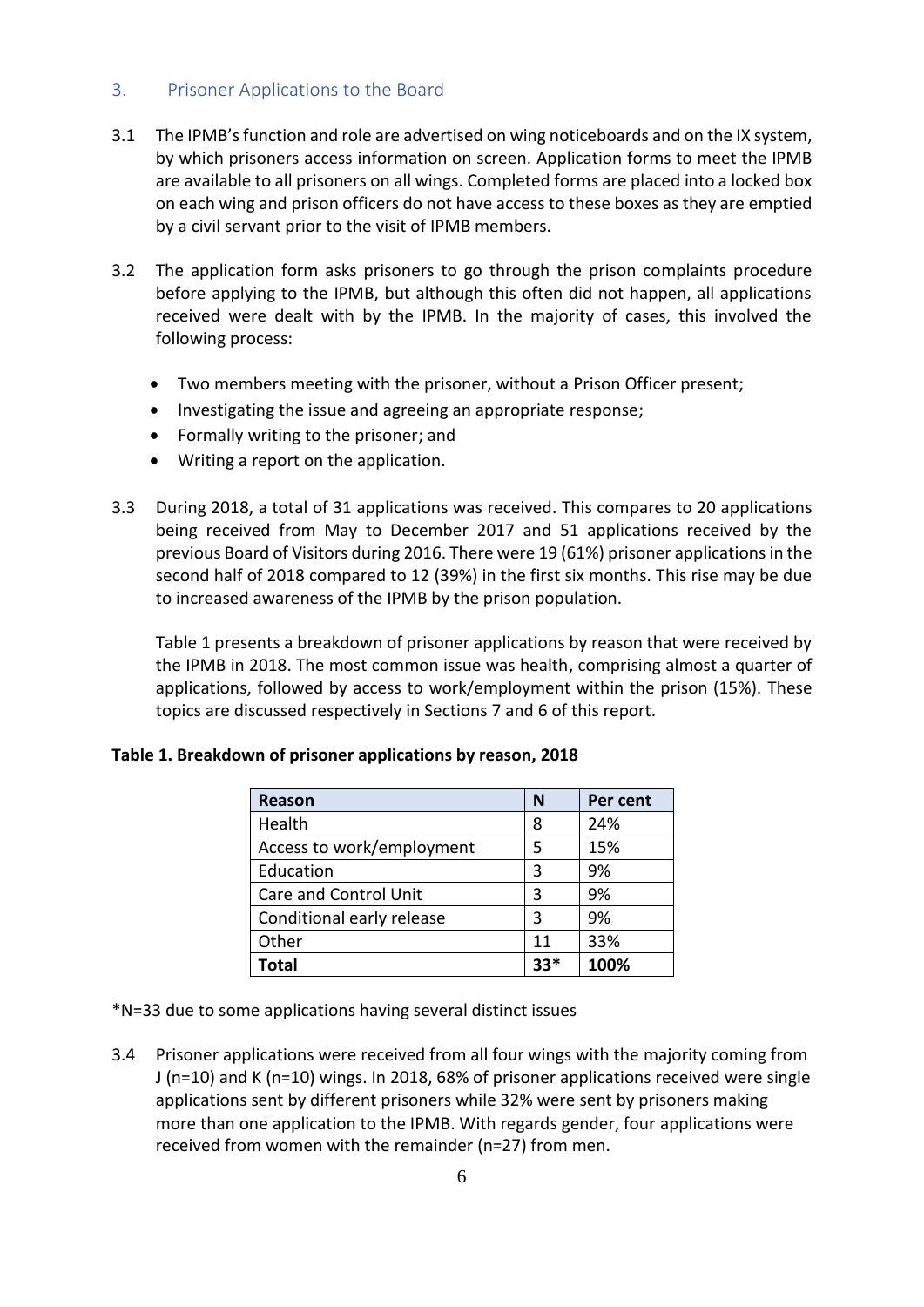3.5 The IPMB cannot investigate complaints about the clinical judgement of medical professionals, or about legal proceedings, conviction or sentence, the latter including early release. Nevertheless, even if such a matter is specified on the application, the IPMB normally sees the applicant and sends a letter explaining why we cannot investigate it. With all applications, it is often the case that matters other than those on the form are subsequently aired in person.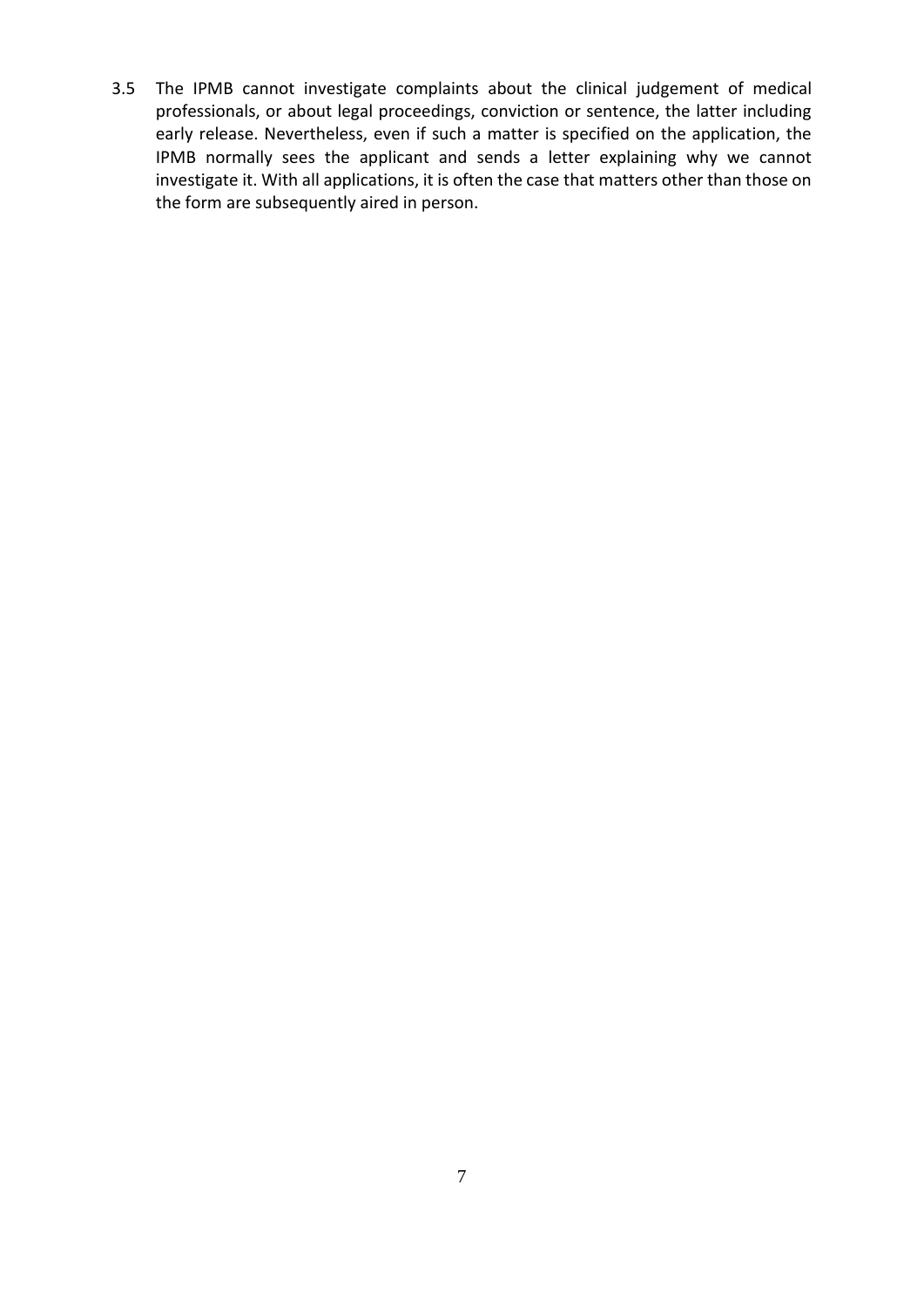#### <span id="page-9-0"></span>4. Monitoring visits

- 4.1 The IPMB regularly visits La Moye and during 2018 made 18 monitoring visits, the majority of which entailed two or more areas or facilities. Every visit was undertaken by two of our members. Priority is given to meeting with prisoners who have applied to see the IPMB and we adapt visiting schedules where necessary.
- 4.2 During the first half of the year visits were unannounced but this meant the prison administration could not plan in advance for an escorting officer. From mid-2018 the dates and times of the visits have been shared in advance but the location/areas of any planned visit have not.
- 4.3 Visits were made to the following main areas/facilities, some of which were visited on more than one occasion:
	- K and L wings (male prisoners, adult and young offenders)
	- J wing (vulnerable male prisoners, adult and young offenders)
	- H wing (female prisoners, adult and young offenders)
	- Care and Control Unit
	- Reception (suite where prisoners arrive from police custody, court or prior to attending external appointments)
	- Kitchens
	- Healthcare/Medical Centre
	- Horticultural Compounds
	- Workshop areas
	- Visitor Centre
	- Library
	- Art Room
	- Chapel
	- Control Room
	- Resettlement Management Unit (suite of offices and interview rooms where Probation and Prison personnel plan for sentence and release)
	- 4.4 In addition to these core monitoring visits, the IPMB observed a K and L Wing Council meeting and attended the 'Marketplace', a bi-monthly event when outside agencies (e.g. Shelter Trust, Income Support) meet prisoners who are nearing release in order to assist with practical arrangements and other necessary resources. Five visits took place at weekends and one at night. All visits afforded opportunities to members to talk to prisoners and staff informally about the areas being monitored. Usually prisoners who have applied to see the IPMB are met in a room on their respective Wings which provides us with additional ad hoc observations of these areas.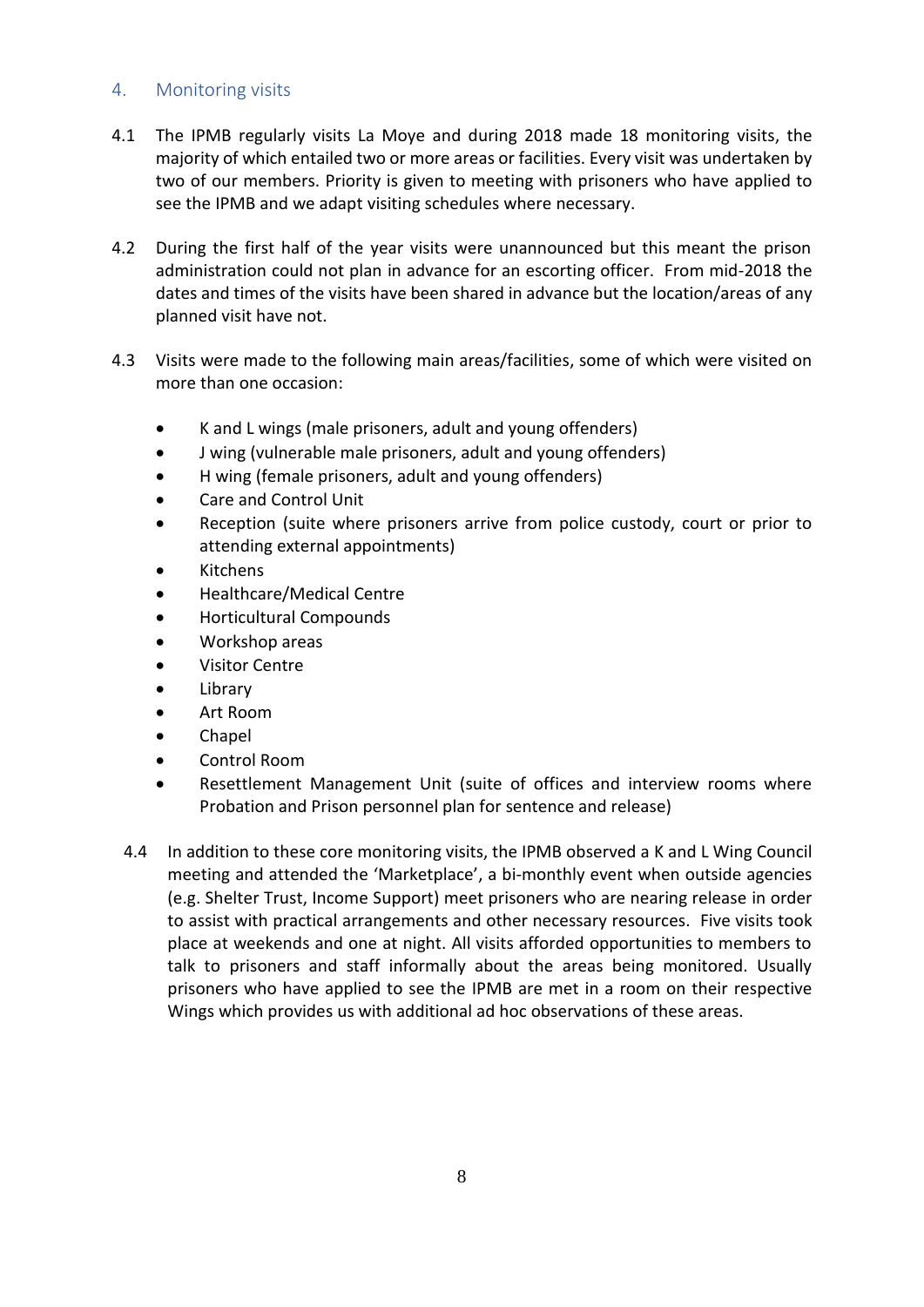- 4.5 We enquire at every monitoring visit if the Care and Control Unit (CCU) is in use and if so arrange to speak with prisoners accommodated in this facility as appropriate. During 2018, we visited a total of five people in CCU on four separate occasions (See Section 5 for further details).
- 4.6 After each monitoring visit, we have the opportunity to discuss key issues or matters of interest that have arisen with the Governor or Deputy Governor. Any actions required are recorded and discussed at the next IPMB meeting. Sections 5 to 7 provide further detail in respect of the physical establishment, safety and security, education and health. Broadly speaking we observed the following:
	- Relations between prison officers and prisoners have been good. The environment has been positive and respectful and this has extended to our contact with prisoners who have shown respect and have been happy to engage with us.
	- Prison facilities have, with rare exceptions, appeared well maintained, clean and orderly in appearance. This includes not only the main residential wings but other key areas such as the kitchens, visitor centre and reception.
	- We are always accompanied by a prison officer during a visit. We have found officers to be informative, helpful and willing to spend as much time with us as required.
- 4.7 From our visits we have gained knowledge of various initiatives that support prisoner welfare and wellbeing and links with the community at large. For example, the prison continues to showcase the horticultural efforts of prisoners at the RJA&H autumn show and visitors to the prison are able to purchase plants and vegetables. Art-work produced by prisoners is exhibited externally through events such as '*Inside Out'*. There is also a high quality of carpentry which is available to the public for viewing and purchase at La Moye.
- 4.8 Resources to support prisoner contact with family and close others include the 'Storybook Dad' scheme which allows for prisoners to record stories for their children. Through visits to the library we are aware of children's booksin various languages which facilitate this scheme. We have also been made aware of plans to introduce a 'videocall' facility for prisoners which will assist in maintaining contact with families and friends abroad.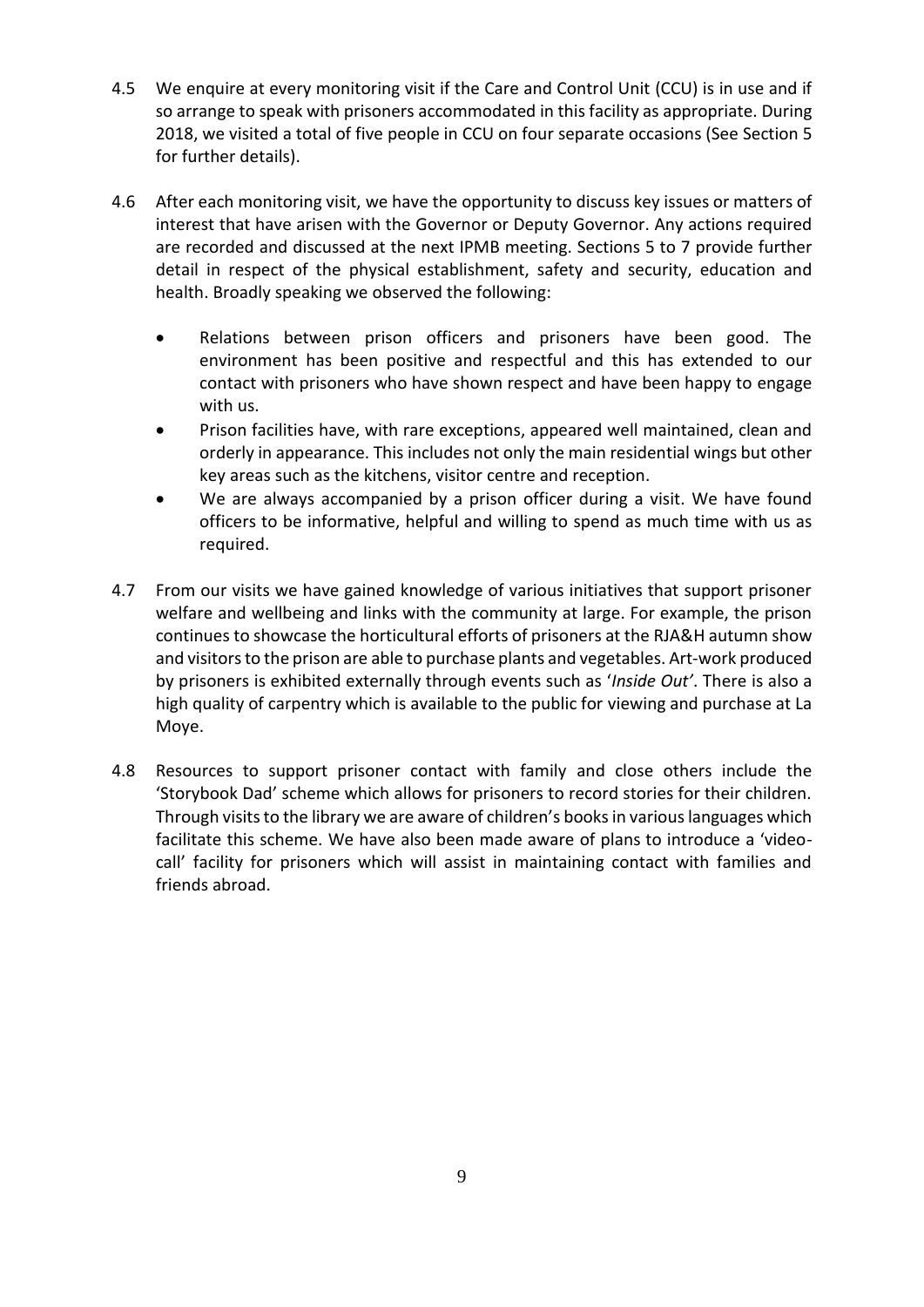#### <span id="page-11-0"></span>5. Physical establishment, Security, Safety and CCU

- 5.1 La Moye has a mixed population with an operational capacity of 200. During 2018, the population averaged 135 with a range of 119 to 145. Prisoner numbers and categories of prisoners (male, female, vulnerable, and young offenders) have not changed significantly since 2017 although there has been a significant decrease in overall numbers within the past 5 years.
- 5.2 The IPMB's 2017 report outlined La Moye's main facilities and areas. Significant developments in 2018 included the refurbishment of the health centre and the building of new glasshouses. The new Governor has compressed future redevelopment into four years, the revised redevelopment plan has been signed off by the Minister, and a business case will now be submitted in 2019 to seek funding allocation during 2020-23. A Planning application has been submitted for the next phase which includes the replacement of the security gate, the creation of secure visitor and staff entrance and search areas and offices for prison staff. This phase should commence in April/May 2019 with a planned completion date of late 2020/early 2021.
- 5.3 In 2018 lesser projects were completed, for example, a small greenhouse and static gym equipment in the female prisoners' exercise yard. Specific efforts have been made to improve facilities for prisoners with mobility issues or physical disabilities such as the provision of additional handrails in the shower facilities in J wing, which houses a high proportion of elderly prisoners, hence the need for such modifications. Members are gradually developing knowledge of each wing and the particular considerations for different categories of prisoner.
- 5.4 Monitoring visits undertaken by the IPMB in 2018 have, as noted, included all residential wings and all key facilities. There have been no concerns in respect to the general cleanliness of these facilities nor any outstanding repair or maintenance issues of note.
- 5.5 In terms of prisoner safety and security, our observations are that all areas of La Moye are normally calm and orderly with prisoners engaging respectfully with both officers and IPMB members. Conversations are sometimes initiated by prisoners themselves.
- 5.6 The Governor supplies the IPMB with monthly statistics in respect to matters of 'safe custody', this includes incidents of self-harm, assaults on prisoners or staff members, drug testing results as well as use of the Care and Control Unit (CCU).
- 5.7 We noted in our 2017 report that cells in the CCU were in sufficient decorative order but the overall feel was bare and stark. The *HMIP 2017 Report* expressed concerns about conditions of the CCU cells pointing out that other cells were available on the floor above, near the staff office, which would be more suitable and less punitive. (see S42 at p.18 and paragraph 1.36 at p.23). However, the CCU cells used for women were said to be better and suitable by the *HMIP 2017 Report.*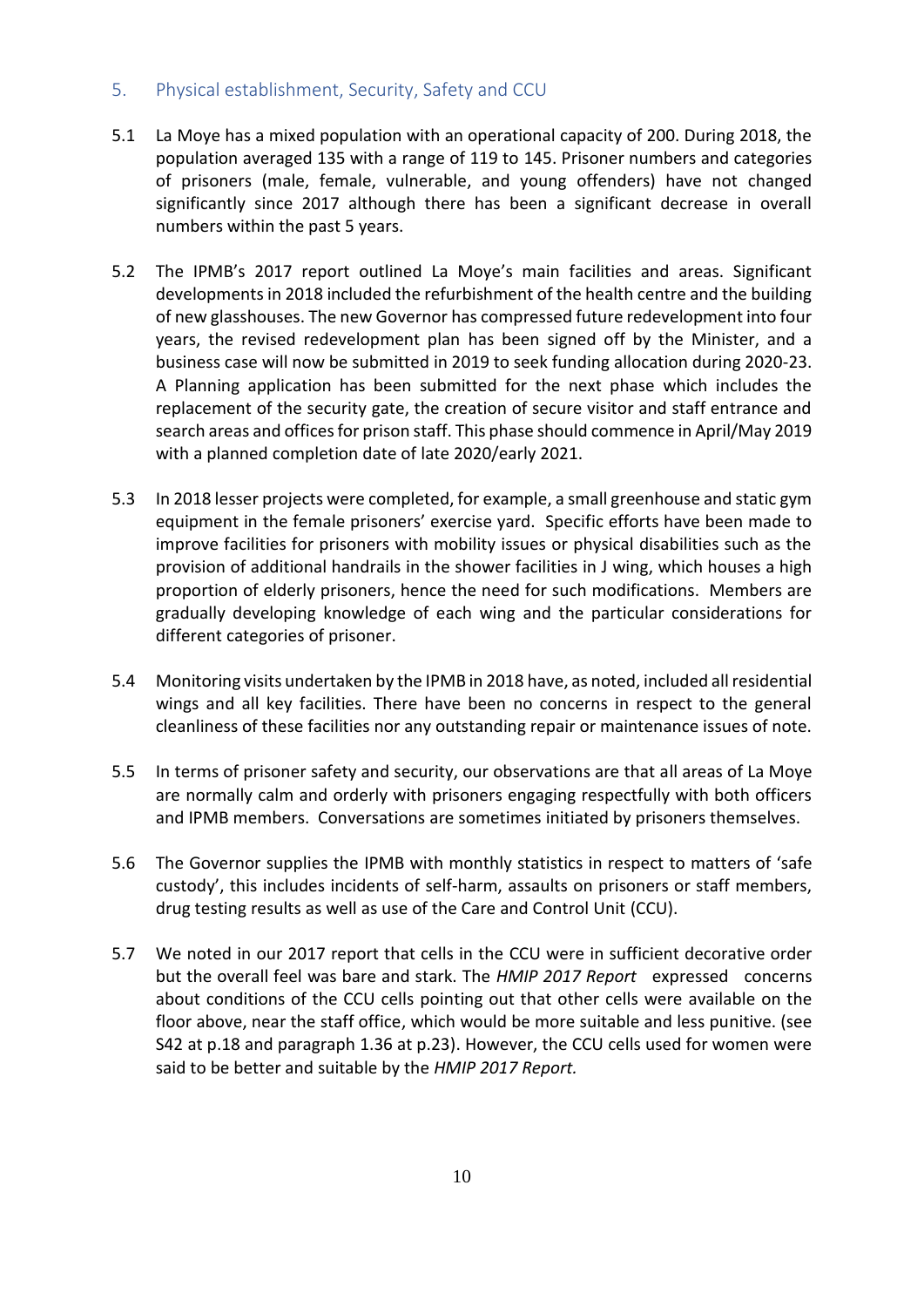- 5.8 At each monitoring visit we enquire specifically about any prisoners held in CCU. Given their additional vulnerability, it is our policy to see, where possible and appropriate, prisoners detained in segregation, as well as staff, recording our conversations on a form designed for this purpose. Due to the relatively limited use of CCU and our visits in 2018 averaging once every three weeks, the CCU was generally unoccupied when we were at La Moye; in 2018 we made four visits to prisoners held there. Looking to 2019, we aim to be more proactive in our efforts to speak with prisoners held in this facility; the Governor is now advising us every time someone is admitted to the CCU and we appreciate these efforts to assist us in this regard.
- 5.9 In terms of serious incidents, there were no deaths due to unnatural or accidental causes, no attempted escapes, riots or assaults against prison staff or significant infiltration of illegal substances. La Moye is a safe, secure and stable environment when compared to most prisons in England and Wales; this was reflected in the *HMIP 2017 Report.* (S7 at p.12)
- 5.10 The IPMB hopes to further develop understandings with the Governor in regards to serious incidents and our role during or subsequent to any such event. Some measures, such as prompt notification of a death in custody, are already in existence and were demonstrated following the death of a prisoner due to natural causes in October 2018 when the Deputy Governor notified the IPMB Chair within 12 hours. From the information given to us the prisoner had been chronically ill for some time and in the General Hospital, where he died, for more than two weeks, under appropriate escort. We had no reason for concern about this unfortunate event.
- 5.11 We recognise that our remit and potential role will vary according to the type of serious incident and our response will depend on availability of IPMB members alongside knowledge, confidence and training in this regard. Fortunately, as such events are relatively infrequent, we are afforded time and opportunity for further thought and discussion with the Governor. This being said, we are looking to establish clarity prior to, rather than after, any "serious incident" and do not wish to miss opportunities for engaging with the prison management and strengthening our knowledge of prisoner welfare and best practice in these circumstances.
- 5.12 One such example has been discussions with the Governor, prompted by a serious selfharm incident at the end of 2018, about staff de-briefings following this event. We have requested consideration as to what is referred to by the prison as "lessons learnt" to be shared with us in order to support our own understanding as well as fulfil our role of monitoring prisoner welfare.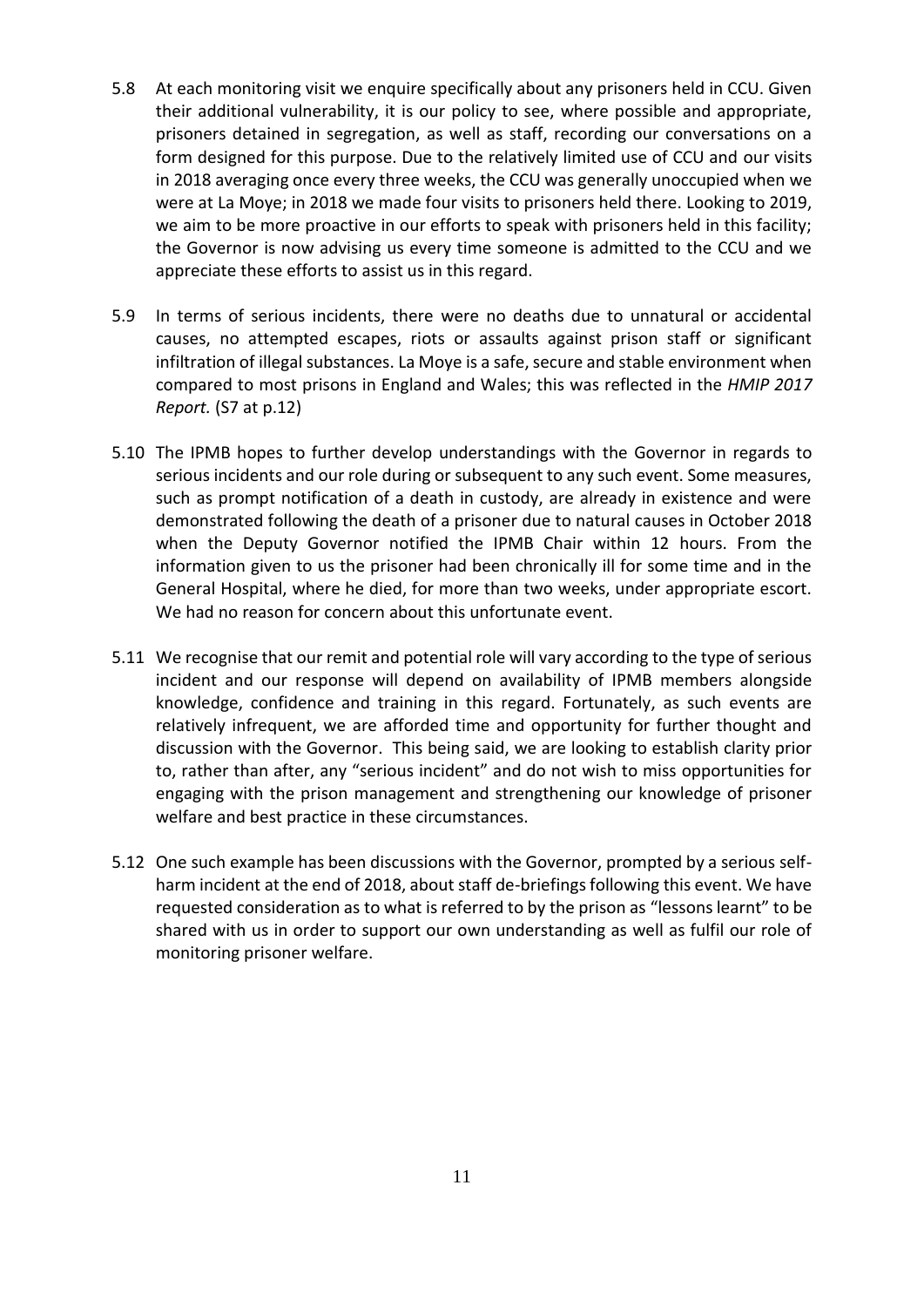#### <span id="page-13-0"></span>6. Employment, education and meaningful activities

- 6.1 Access to education and/or purposeful activity is recognised by the IPMB to be central to prisoner welfare, whether a prisoner is on remand or serving a custodial sentence. Education plays a crucial role in respect to rehabilitation and reducing risk of reoffending. There are also clear links between meaningful education and prisoner-staff relations, prisoner mental health and other aspects of the prison's general operation.
- 6.2 The *HMIP 2017 Report's* findings in this area set a context to our observations in 2018. We endeavour to gain an informed overview of available activities within the prison and are concerned with equity of access across prisoner categories with women in particular, being in such small numbers, not having the same opportunities as men.
- 6.3 Our knowledge of learning and skills provision has been gained through monitoring visits to all main facilities, prisoner applications regarding issues of work or education, access to monthly Governor Reports and dialogue with the Governor about new initiatives. In September 2018 we were given a presentation from the newly appointed Head of Learning and Skills (Dr David Holmes) who outlined La Moye's focus on increasing employment rates and maximising time out of cell for all prisoners, improving existing resources and reviewing the types of courses offered.
- 6.4 The IPMB is kept aware of staffing changes or any long-term sickness which may impact course provision. One change was the reduction of the Art Teacher's days from 5 to 3 a week, which affected session availability for all prisoners; in May we were advised that female prisoners only had access to the afternoon sessions which were just under half the time of the morning sessions.
- 6.5 The IPMB appreciates that due to the specialist nature of these teaching positions and the relatively small size of the educational team for a prison with La Moye's population size, any staff absence can create challenges. Overall, there appears to have been more stability this past year than in 2017 and we were informed in November that 80% of eligible prisoners were working full-time, a significant improvement on previous years, and there had been an increase in the total hours of education provided and taken up by prisoners.
- 6.6 Key facilities visited in 2018 included the kitchens, the library, horticultural compounds and workshops, e.g. carpentry, and the art room. Current facilities are on the whole well-equipped and suitable for use with no particular concerns noted in respect to the physical conditions of these areas. There were delays to the renovation of one of the main greenhouses in 2018 due to factors beyond the prison's control but this work is now complete.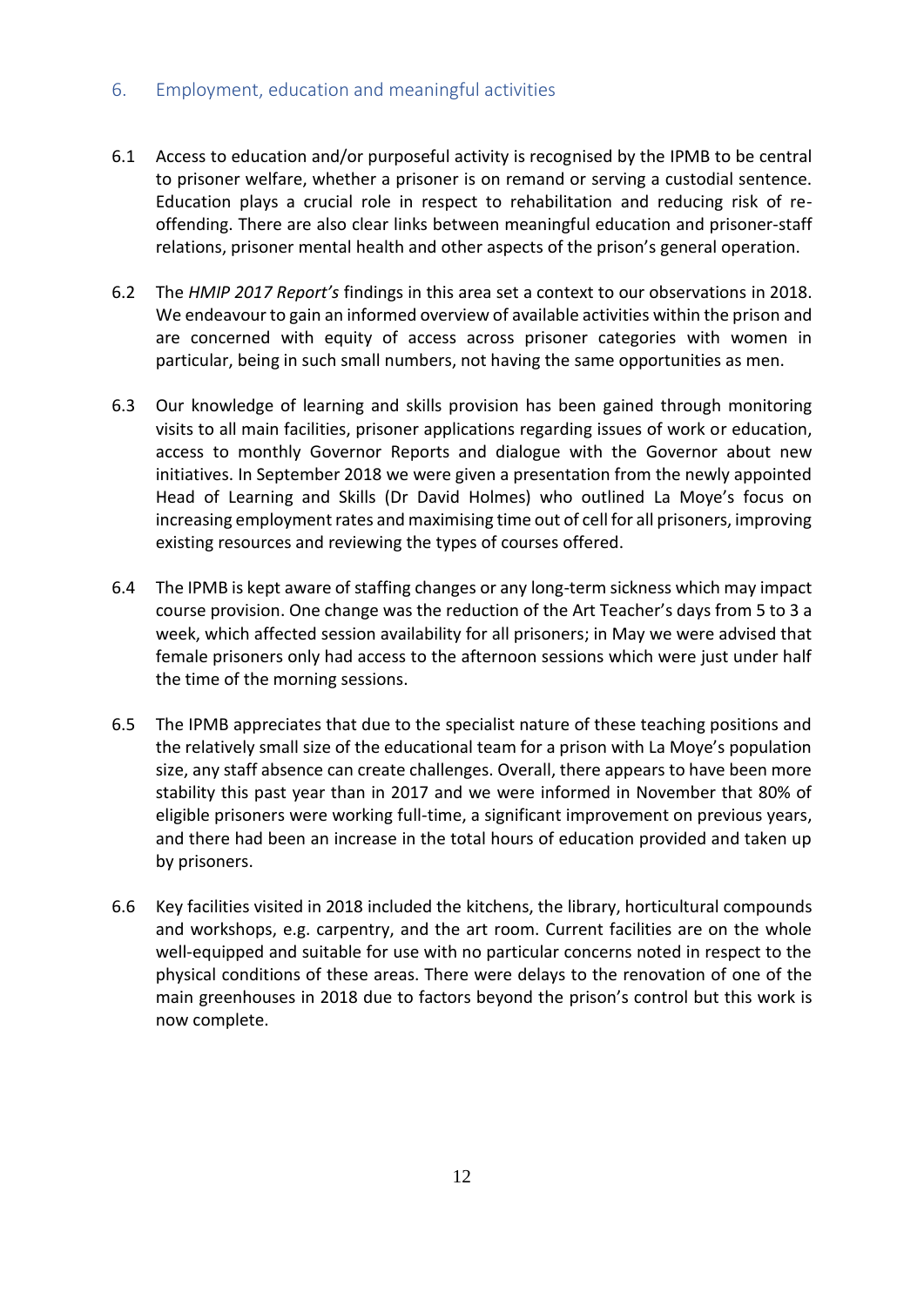- 6.7 La Moye has ongoing projects intended to enhance opportunities for purposeful activity, such as the installation of a greenhouse in the women's outside area and a small gardening area for J Wing. Larger wood-work projects are done in an open courtyard which restricts the activity in inclement weather. The provision of covered space would promote full access of this facility.
- 6.8 There are aspects of inequity in terms of access to a range of purposeful activities. As noted in our 2017 report, neither the females (H-wing) nor the vulnerable prisoners (Jwing) are able to work in the kitchens for logistical reasons; however, in late 2018 J Wing prisoners took over the work in the horticulture area from K and L Wing prisoners who had done it to the exclusion of J Wing. Cookery classes have been offered previously for female prisoners but this was infrequent and not run during 2018. Plans were in progress in November 2018 for a basic budget class to be offered to J wing prisoners however the provision of such classes only partly compensates for the inability to work in the kitchen.
- 6.9 Kitchen work is the highest paid work and offers a very positive working environment because prisoners can take their breaks and meals in a communal area and eat with others around a table. With meals generally being taken from the servery in each wing and eaten in a prisoner's cell, this 'social' mealtime is a particular advantage which is not available to all categories of prisoners.
- 6.10 This past year, 8 out of 31 applications to the IPMB concerned matters of access to work or education, which reflect the importance of this to prisoners. Communication with the prison in respect to all applications has been informative and developed our knowledge of both the practical considerations around educational access as well as matters of risk management, which are central to issues of prison security and prisoner rehabilitation. One such application was from a prisoner who had been on remand for several months and was being denied security clearance for certain work. The IPMB's involvement contributed to a change of policy such that prisoners on remand for longer than 3 months are now security-assessed in the same way as convicted prisoners.
- 6.11 The *HMIP 2017 Report* criticised the limits of meaningful activity for some classes of prisoner. The IPMB agrees, while acknowledging that the demographics at La Moye mean that organisational and budget issues constrain the prison authorities in this regard.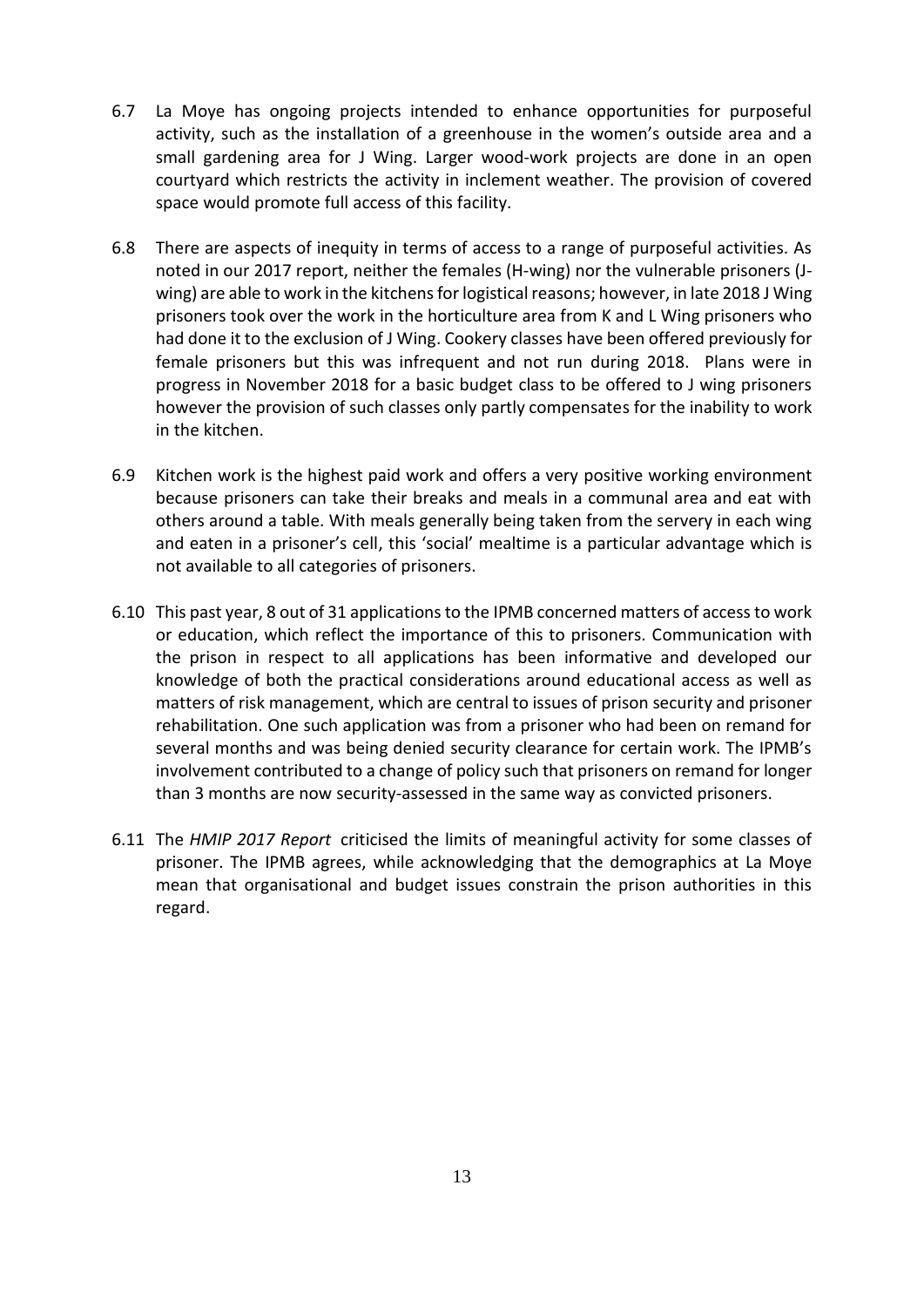#### <span id="page-15-0"></span>7. Medical centre and health services

- 7.1 Towards the end of 2017 an extensive refurbishment of the medical centre was undertaken and the facility became fully operational in early 2018. The IPMB visited it twice in 2018 and noted significant improvements on the earlier facility, such as:
	- ground floor access and wide corridors for the disabled and wheelchairs;
	- upgraded treatment rooms;
	- bright, airy, newly painted;

We noted that the dispensary area had not been updated, and while adequate seemed old and dark in contrast to the rest of the facility; this would affect staff rather than prisoners.

- 7.2 Primary care is provided by a Health Manager and five nurses, who run the facility during weekdays and provide skeleton cover over nights and weekends. General Practice services are supplied by a town practice with a GP attending for two hours every week-day and being on call at other times. The IPMB understands that the recruitment of suitable nurses is difficult and the facility is short-staffed at times; while this does not affect prisoners, who are always treated, it means that sickness and leave put untoward pressure on the remaining staff.
- 7.3 Secondary care is provided by the Department of Health, with prisoners being escorted to the out-patient clinics used by the general population or admitted as in-patients at the General Hospital. Such events inevitably demand a lot of prison officer time.
- 7.4 Dental services, like GP's, are provided by a town practice. During 2017 the IPMB received some complaints about dentistry but it was outsourced to a different practice in early 2018 and is said to be much improved. We received no complaints about dentistry in 2018.
- 7.5 A Community Psychiatric Nurse (CPN) attends La Moye once a week, and with the Health Manager came to an IPMB meeting to explain their work. There is a team of psychologists whose roles include one-to-one sessions on offending behaviour, undertaking assessments to inform sentence planning and attendance at various panel meetings such as MARAMM. This work is in the field of forensic psychology, as opposed to clinical psychology.
- 7.6 The provision of clinical psychological services for prisoners, which is distinct from the work of the forensic psychology team based at La Moye, has presented challenges. The *HMIP 2017 Report* notes that lack of access to clinical psychology was a 'significant deficit' and a specific recommendation was made that 'Prisoners should have community equivalent access to Clinical Psychology and Psychologically informed interventions'. (Paragraph 2.85 at p.39)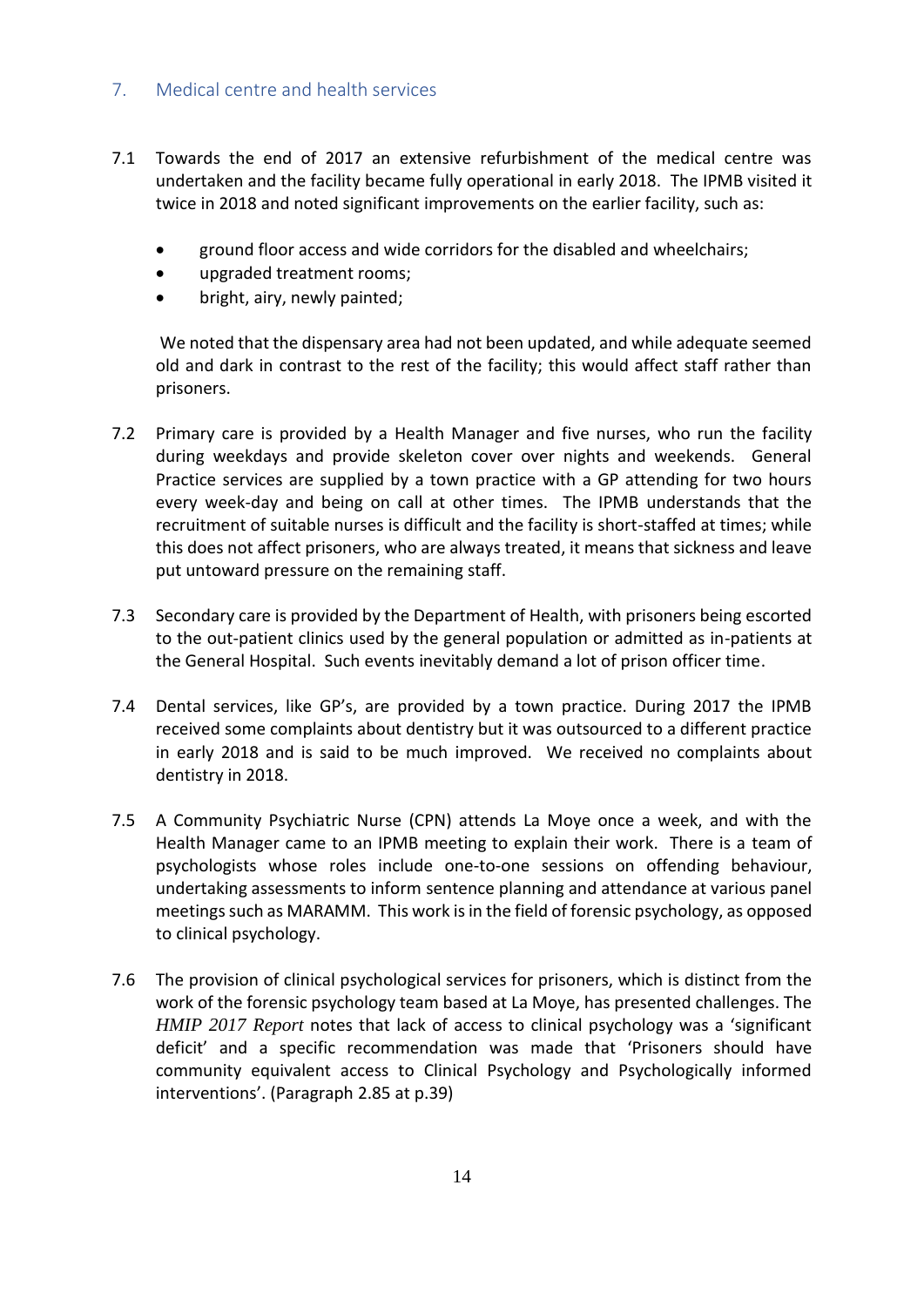- 7.7 This issue was specifically brought to our attention by an application in which the prisoner sought specialist assessment and treatment for a possible clinical condition. The previous and current Governors advised us of difficulties external to the prison which impact on mental health care. We are aware of continued efforts by the Governor to resolve access to clinical psychology services with the Department of Health. The Prison Services' contribution to a Scrutiny Report in respect of mental health was shared with us in this context.
- 7.8 Issues of accessto specialist mental health provision necessitate cross-working between government departments and we fully support efforts to resolve this. We have highlighted issues of access to clinical psychology as there are inequities of resource for prisoners with mental health conditions and barriers to progressing referrals as a result of their incarceration.
- 7.9 About 80% of people arrive in prison as smokers and to prepare for the ban on smoking (which came into effect on 7 January 2019) the prison ran smoking cessation courses during the last 6 months of 2018, which will have helped long-term prisoners. During 2018 the IPMB received some complaints from non-smokers about people smoking in unregulated places. La Moye's introduction of this ban, in line with establishments in the UK as well as Guernsey, is welcomed in view of the benefits it will bring to the health and well-being of both prisoners and staff.
- 7.10 One application to the IPMB which concerned a particular health condition related to the prisoner's need for a therapeutic bed. Before we met this person the prison authorities had agreed to this request and decided to convert one cell in each of Wings J, K and L in order to accommodate a therapeutic bed. This has now been done.
- 7.11 In conclusion, the general physical health needs of prisoners at La Moye are well attended to and a healthy life-style is being promoted with the smoking ban preparation, encouragement of regular exercise and activity across the wings.